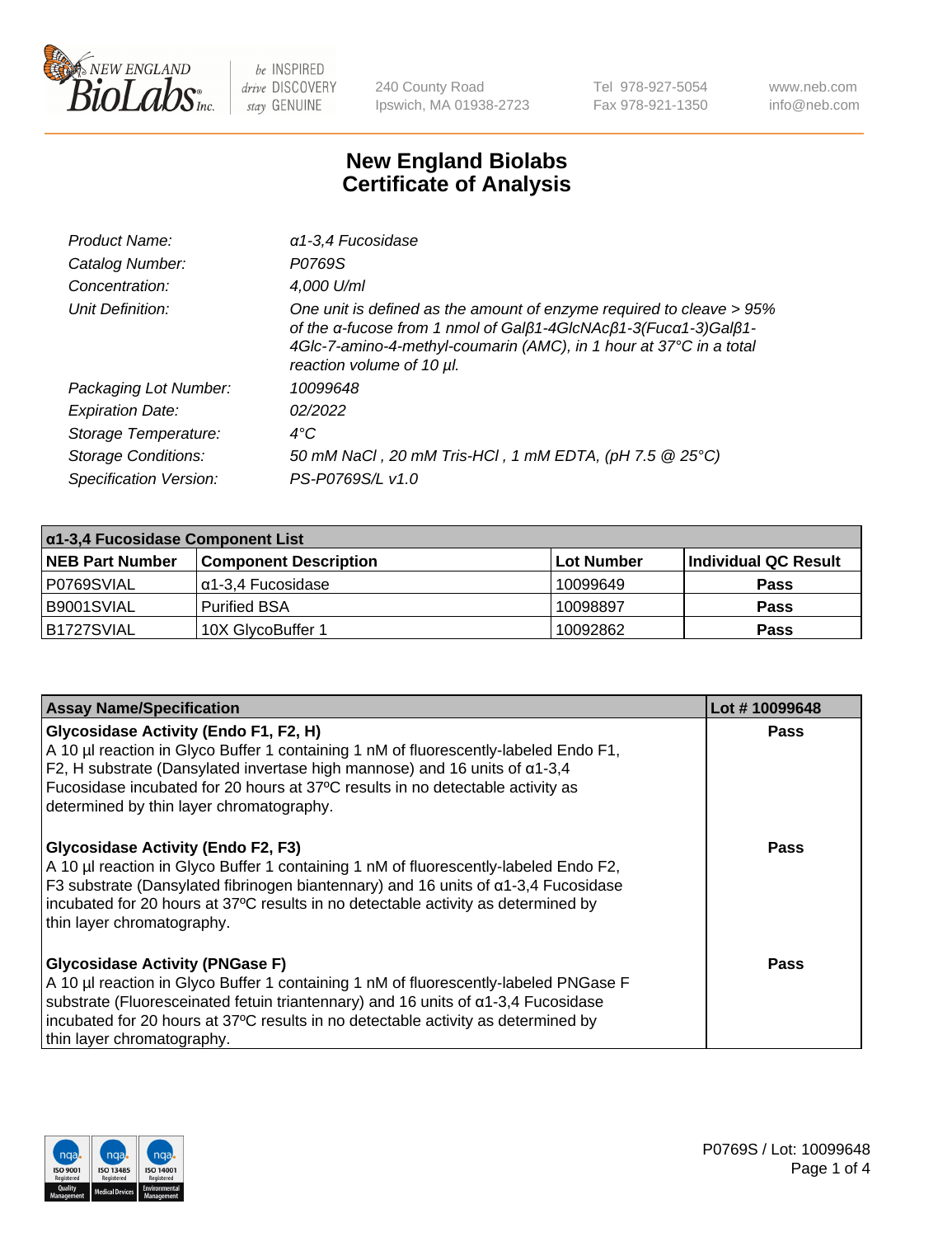

240 County Road Ipswich, MA 01938-2723 Tel 978-927-5054 Fax 978-921-1350

www.neb.com info@neb.com

| <b>Assay Name/Specification</b>                                                                                                                                                                                                                                                                                                                                     | Lot #10099648 |
|---------------------------------------------------------------------------------------------------------------------------------------------------------------------------------------------------------------------------------------------------------------------------------------------------------------------------------------------------------------------|---------------|
| Glycosidase Activity (α-Glucosidase)<br>A 10 µl reaction in Glyco Buffer 1 containing 1 nM of fluorescently-labeled<br>$\alpha$ -Glucosidase substrate (Glc $\alpha$ 1-6Glc $\alpha$ 1-4Glc-AMC) and 16 units of $\alpha$ 1-3,4 Fucosidase<br>incubated for 20 hours at 37°C results in no detectable activity as determined by<br>thin layer chromatography.       | <b>Pass</b>   |
| Glycosidase Activity (α-N-Acetylgalactosaminidase)<br>A 10 µl reaction in Glyco Buffer 1 containing 1 nM of fluorescently-labeled<br>α-N-Acetylgalactosaminidase substrate (GalNAcα1-3(Fucα1-2)Galβ1-4Glc-AMC) and 16<br>units of a1-3,4 Fucosidase incubated for 20 hours at 37°C results in no detectable<br>activity as determined by thin layer chromatography. | Pass          |
| Glycosidase Activity (α-Neuraminidase)<br>A 10 µl reaction in Glyco Buffer 1 containing 1 nM of fluorescently-labeled<br>α-Neuraminidase substrate (Neu5Acα2-3Galβ1-3GlcNAcβ1-3Galβ1-4Glc-AMC) and 16 units<br>of α1-3,4 Fucosidase incubated for 20 hours at 37°C results in no detectable<br>activity as determined by thin layer chromatography.                 | <b>Pass</b>   |
| Glycosidase Activity (α1-2 Fucosidase)<br>A 10 µl reaction in Glyco Buffer 1 containing 1 nM of fluorescently-labeled<br>$\alpha$ -Fucosidase substrate (Fuc $\alpha$ 1-2Gal $\beta$ 1-4Glc-AMC) and 16 units of $\alpha$ 1-3,4 Fucosidase<br>incubated for 20 hours at 37°C results in no detectable activity as determined by<br>thin layer chromatography.       | <b>Pass</b>   |
| Glycosidase Activity (a1-3 Galactosidase)<br>A 10 µl reaction in Glyco Buffer 1 containing 1 nM of fluorescently-labeled<br>α-Galactosidase substrate (Galα1-3Galβ1-4GlcNAc-AMC) and 16 units of α1-3,4<br>Fucosidase incubated for 20 hours at 37°C results in no detectable activity as<br>determined by thin layer chromatography.                               | <b>Pass</b>   |
| Glycosidase Activity (a1-3 Mannosidase)<br>A 10 µl reaction in Glyco Buffer 1 containing 1 nM of fluorescently-labeled<br>α-Mannosidase substrate (Manα1-3Manβ1-4GlcNAc-AMC) and 16 units of α1-3,4 Fucosidase<br>incubated for 20 hours at 37°C results in no detectable activity as determined by<br>thin layer chromatography.                                   | <b>Pass</b>   |
| Glycosidase Activity (α1-6 Galactosidase)<br>A 10 µl reaction in Glyco Buffer 1 containing 1 nM of fluorescently-labeled<br>α-Galactosidase substrate (Galα1-6Galα1-6Glcα1-2Fru-AMC) and 16 units of α1-3,4<br>Fucosidase incubated for 20 hours at 37°C results in no detectable activity as<br>determined by thin layer chromatography.                           | Pass          |

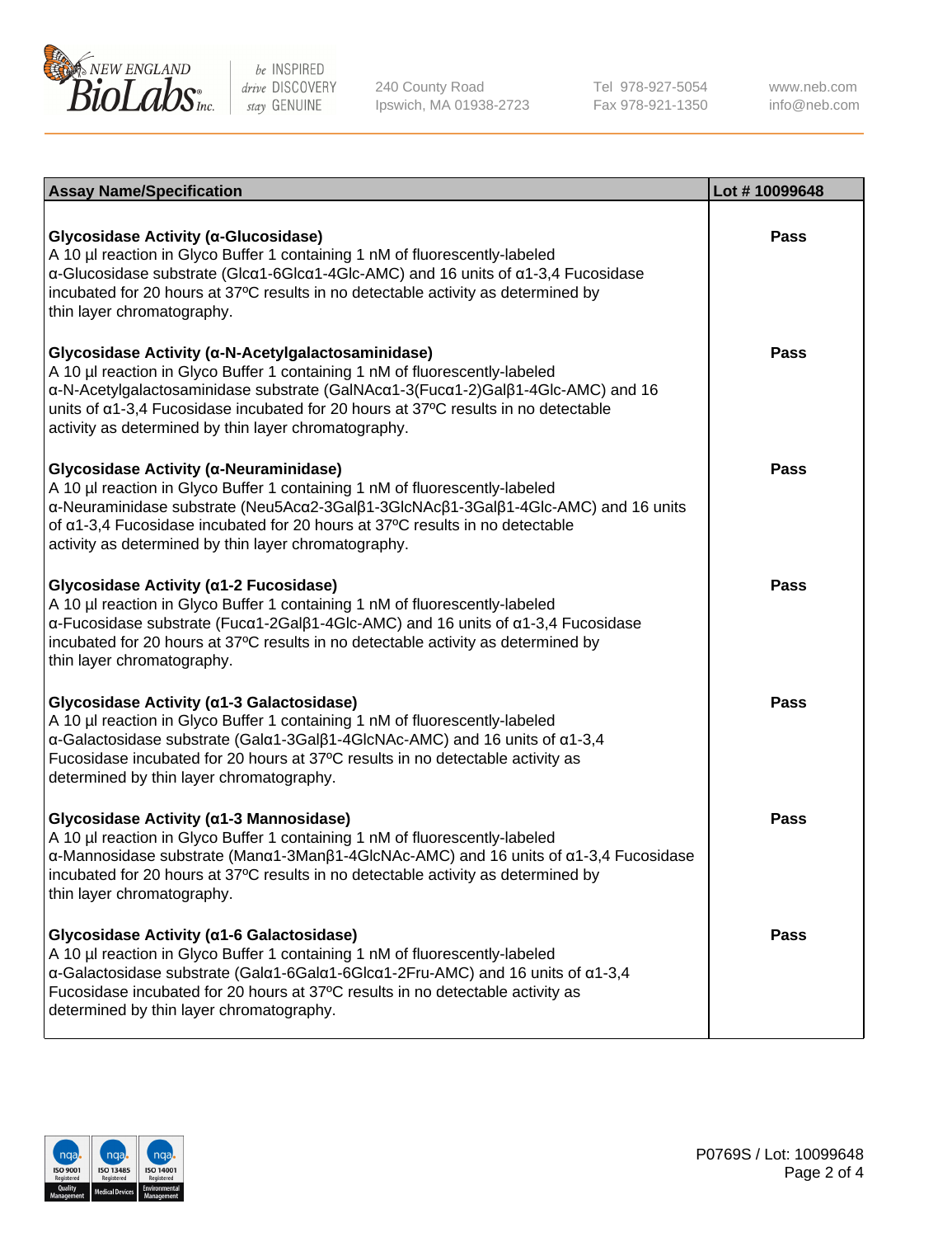

240 County Road Ipswich, MA 01938-2723 Tel 978-927-5054 Fax 978-921-1350 www.neb.com info@neb.com

| <b>Assay Name/Specification</b>                                                                                                                                                                                                                                                                                                                              | Lot #10099648 |
|--------------------------------------------------------------------------------------------------------------------------------------------------------------------------------------------------------------------------------------------------------------------------------------------------------------------------------------------------------------|---------------|
| Glycosidase Activity (α1-6 Mannosidase)<br>A 10 µl reaction in Glyco Buffer 1 containing 1 nM of fluorescently-labeled<br>α-Mannosidase substrate (Manα1-6Manα1-6(Manα1-3)Man-AMC) and 16 units of α1-3,4<br>Fucosidase incubated for 20 hours at 37°C results in no detectable activity as<br>determined by thin layer chromatography.                      | <b>Pass</b>   |
| Glycosidase Activity (β-Mannosidase)<br>A 10 µl reaction in Glyco Buffer 1 containing 1 nM of fluorescently-labeled<br>$\beta$ -Mannosidase substrate (Μanβ1-4Μanβ1-4Μan-AMC) and 16 units of α1-3,4 Fucosidase<br>incubated for 20 hours at 37°C results in no detectable activity as determined by<br>thin layer chromatography.                           | <b>Pass</b>   |
| Glycosidase Activity (β-N-Acetylgalactosaminidase)<br>A 10 µl reaction in Glyco Buffer 1 containing 1 nM of fluorescently-labeled<br>β-N-Acetylgalactosaminidase substrate (GalNAcβ1-4Galβ1-4Glc-AMC) and 16 units of<br>α1-3,4 Fucosidase incubated for 20 hours at 37°C results in no detectable activity<br>as determined by thin layer chromatography.   | Pass          |
| Glycosidase Activity (β-N-Acetylglucosaminidase)<br>A 10 µl reaction in Glyco Buffer 1 containing 1 nM of fluorescently-labeled<br>β-N-Acetylglucosaminidase substrate (GlcNAcβ1-4GlcNAcβ1-4GlcNAc-AMC) and 16 units of<br>α1-3,4 Fucosidase incubated for 20 hours at 37°C results in no detectable activity<br>as determined by thin layer chromatography. | <b>Pass</b>   |
| Glycosidase Activity (β-Xylosidase)<br>A 10 µl reaction in Glyco Buffer 1 containing 1 nM of fluorescently-labeled<br>$\beta$ -Xylosidase substrate (Xylβ1-4Xylβ1-4Xylβ1-4Xyl-AMC) and 16 units of $\alpha$ 1-3,4<br>Fucosidase incubated for 20 hours at 37°C results in no detectable activity as<br>determined by thin layer chromatography.              | <b>Pass</b>   |
| Glycosidase Activity (β1-3 Galactosidase)<br>A 10 µl reaction in Glyco Buffer 1 containing 1 nM of fluorescently-labeled<br>$\beta$ -Galactosidase substrate (Galβ1-3GlcNAcβ1-4Galβ1-4Glc-AMC) and 16 units of α1-3,4<br>Fucosidase incubated for 20 hours at 37°C results in no detectable activity as<br>determined by thin layer chromatography.          | <b>Pass</b>   |
| Glycosidase Activity (β1-4 Galactosidase)<br>A 10 µl reaction in Glyco Buffer 1 containing 1 nM of fluorescently-labeled<br>$\beta$ -Galactosidase substrate (Galβ1-4GlcNAcβ1-3Galβ1-4Glc -AMC) and 16 units of α1-3,4<br>Fucosidase incubated for 20 hours at 37°C results in no detectable activity as<br>determined by thin layer chromatography.         | Pass          |
| <b>Protease Activity (SDS-PAGE)</b>                                                                                                                                                                                                                                                                                                                          | <b>Pass</b>   |